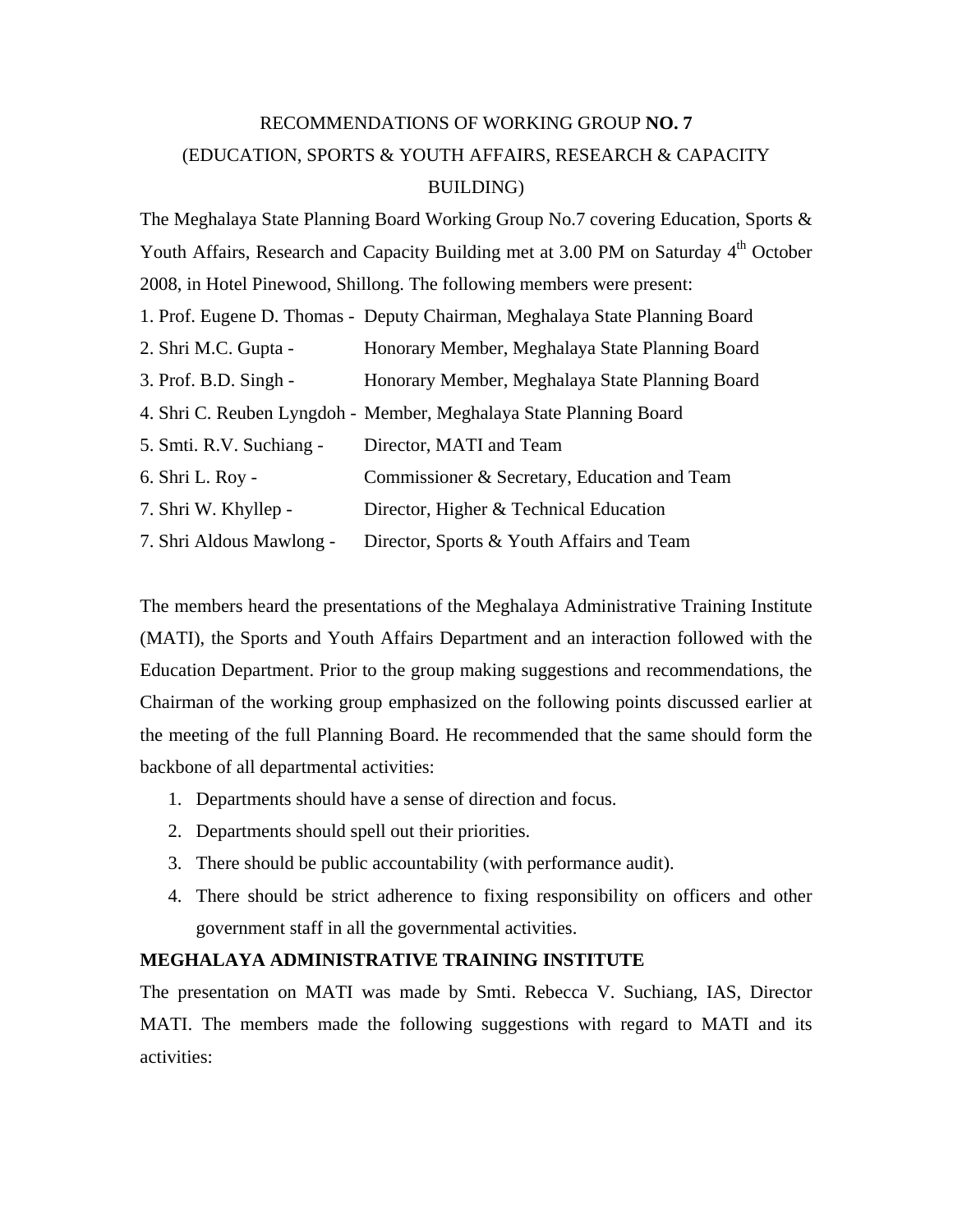- 1. A higher priority (accompanied with a larger budget) should be given to MATI as it is the only training institute for the administrative public servants of the State.
- 2. Training policy should aim at the short run, medium run and long run needs commensurate with periodic review.
- 3. In the mission statement of the institute in addition to skill enhancement for optimum productivity, ethical management should also be incorporated. A process of de-learning and mindset change should be initiated in the training programmes.
- 4. Financial administration should form a component of training programmes.

## **SPORTS & YOUTH AFFAIRS**

The presentation was made by Shri Aldous Mawlong, MCS, Director, Sports & Youth Affairs, Govt. of Meghalaya. The members made the following suggestions with regard to the department and its activities:

- 1. The department should be upgraded in terms of funds.
- 2. A State Sports Policy should be immediately adopted.
- 3. The government should be encouraged to fill up the sports quota in all its appointments.
- 4. There should be a convergence of activities of the Sports and Youth Affairs and the Education departments.
- 5. Sports persons should be provided (and augmented) with dietary support and stipends.
- 6. The District Sports Officers should be given more autonomy and financial powers as talents are identified more at the block and district levels.
- 7. More funds of the department should be made available and channelized through the districts i.e. District Sports Officers.
- 8. More coaches should be appointed and placed at the disposal of the District Sports Officers.
- 9. More sports activities should be channelized through the schools.
- 10. Corporate partnership should be explored in the sports & youth activities.